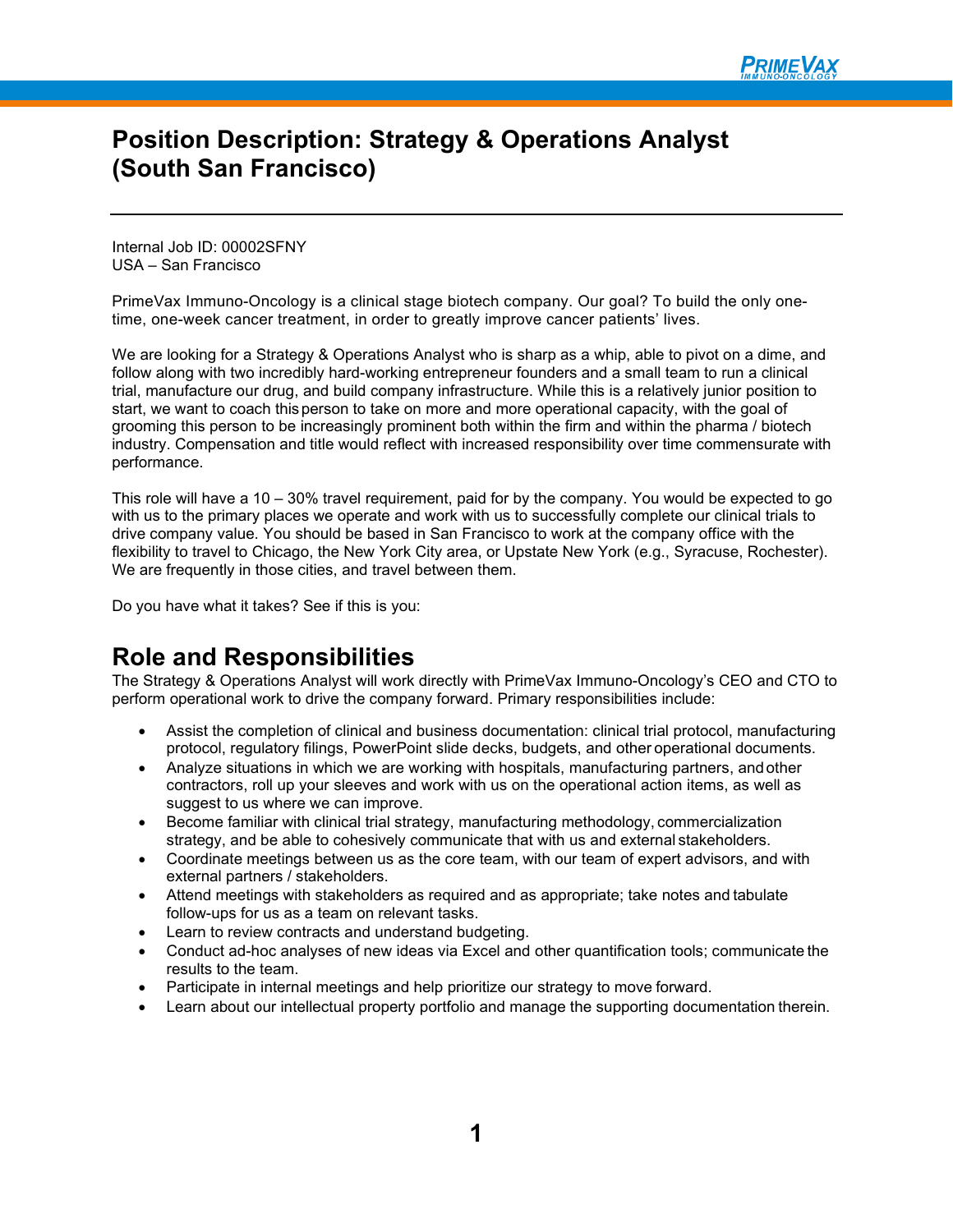

- Improve data and file management to help us as we grow.
- Update the website with relevant news, coordinate press release schedules, andother external facing activities.
- Complete admin items like book travel, manage calendars, book meetings, schedule appointments, work with our bookkeeper, our tax accountants, make copies, send documents, etc.

## **Qualifications**

We have gotten this far only by doing things very differently than everyone else, and we expect the same of you. We are not looking for another cookie cutter person who wants to work 9 to 5 and always have perfect work-life balance. We need someone who wants to dive in and deliver on results, and who wants to be rewarded for it as we continue with our fast growth.

- Above all else, **you must have grit**. Ability to tough it out, think clearly in high pressure situations, and have a desire to work with a team who has given their lives to get us where we are now.
- Natural curiosity, drive toward self-improvement, and demonstrated ability make an impact. You must innately want to contribute to both science and business to bring into reality world-changing products.
- Ability to learn from, and be minimally discouraged by, failure. It's okay to mess up, it's not okay to not learn from it.
- Expert note-taker. Wetake a lot of notes. It's how we stay organized and not drop the ball.
- Process-oriented and detail-oriented mindset. You must think in the nuts and bolts of how complex ideas and structures are put together.
- Impact-analysis mindset. The only certainty we have in the future is change. When something changes, you must instinctively think about what impact that change may have on ourstrategy, our timelines, our operations, our budget, our patients, our competition, etc.
- Communication skills. Having the ability to articulate complex ideas at both a detailed level anda complex level, and knowing the appropriate time to do which, is very important.
- $0 2$  years of high performance as a startup operator (e.g., first 10 employees), a clinical research coordinator, an immunology wet lab technician, a strategy consultant, an analyst at a financial services firm, or other relevant role, in a high functioning / multi-skill set capacity.
- The more understanding / experience of the following, the better: oncology, immunology, cell biology, virology, the immuno-oncology landscape.
- The more understanding / experience of the following, the better: science immunology, wet lab procedures, manufacturing specifications, and process documentation.
- The more understanding / experience of the following, the better: startup methodologies, management principles, sales / business development, website / social media management.
- Microsoft office suite software experience is required; some design knowledge preferred.

# **About PrimeVax Immuno-Oncology, Inc.**

PrimeVax Immuno-Oncology is a fundamentally different biotech. We are building the only one-time, oneweek cancer treatment in the world. We believe we are least 2 standard deviations out from the norm. Our patented technology leverages a dengue virus and an autologous dendritic cell therapy in rapid succession. We intend to generate a very strong innate and adaptive immune reaction at the same time, while also redirecting that immune reaction toward the patient's own tumors antigens.

At PrimeVax Immuno-Oncology, we like to think of ourselves as the "anti-checkpoint inhibitors," as in, we are not content with just being another targeted therapy. And between starting our first clinical trial, improving our drug portfolio, figuring out patient recruitment strategy, and building better relationships with big pharmaceutical companies, it is a very exciting time to join PrimeVax Immuno-Oncology.